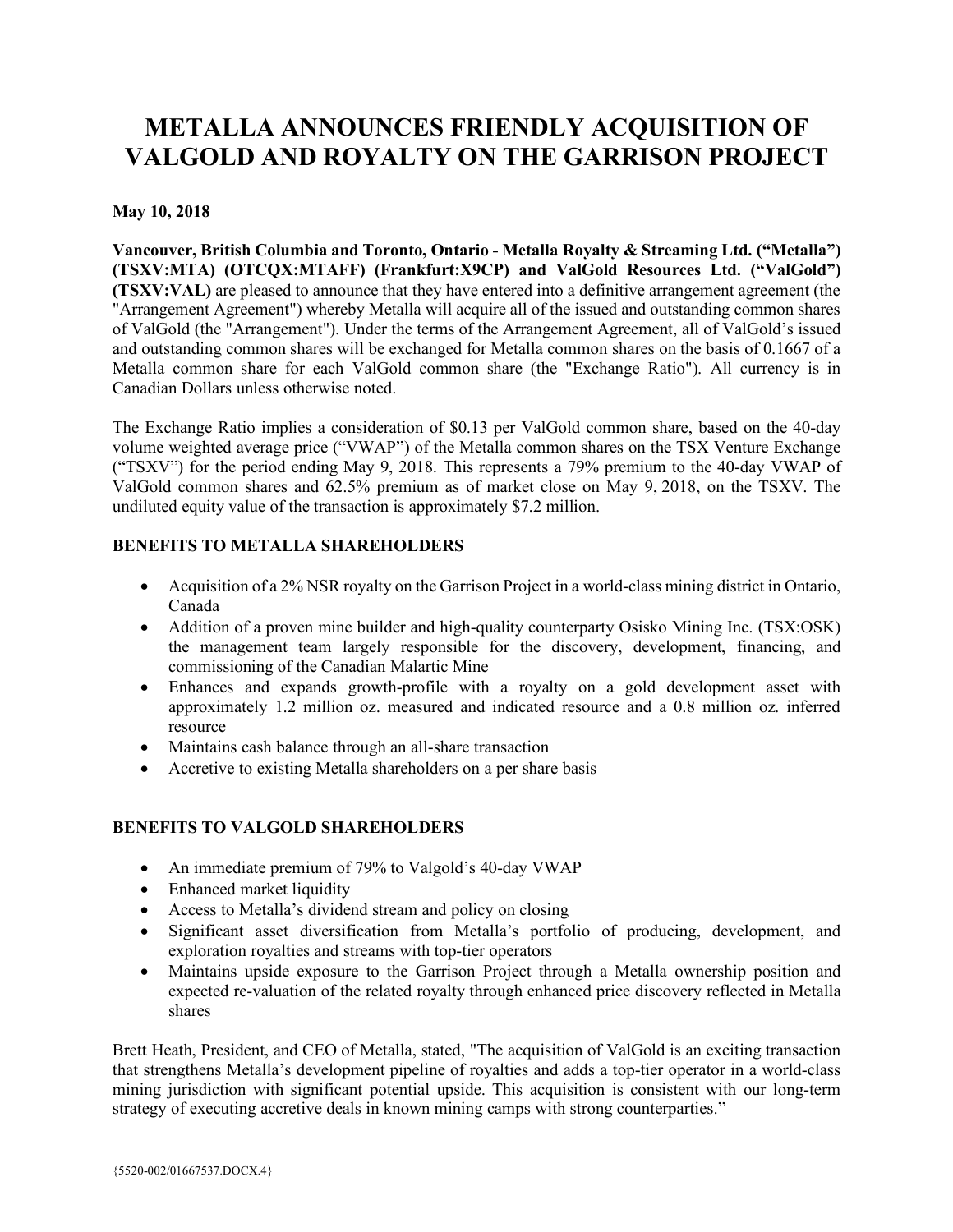Kevin Snook, Chairman, and CEO of ValGold stated, "Metalla's management team and board has built an impressive and diversified royalty and streaming portfolio in only 20 months. ValGold shareholders can look forward to seeing the full value of the Garrison royalty recognized in Metalla's share price as well as improved market liquidity and exposure to Metalla's dividend and diversified royalty and streaming assets".

### **GARRISON ROYALTY**

ValGold holds a 2% net smelter return ("NSR") royalty on certain claims of the Garrison Project (the "Garrison Royalty"), which covers the Garrcon and Jonpol properties, and the eastern portion of the 903 Zone. The Garrison Project is located approximately 100 kilometers east of Timmins Ontario, and 40 kilometers north of Kirkland Lake. It resides along the famous Golden Highway in the Timmins and Kirkland Lake region which has historically produced over 100 million ounces of gold.

The Garrison Project is 100% owned by Osisko Mining Inc. ("Osisko") and consists of a portfolio of properties spanning a 50 km distance along the Destor-Porcupine Fault Zone, encompassing 16 noncontiguous properties including the Garrcon and Jonpol properties, 903 Zone, and Buffonta, and Golden Pike advanced exploration properties.

The Garrison Royalty covers 35 patented mining claims and three deposits known as the Garrcon and Jonpol properties, and the eastern portion of the 903 Zone. These claims were the subject of a National Instrument (NI) 43-101 resource estimate dated March 2014 by ACA Howe International Inc. which estimated the mineral resource according to CIM standards at the Garrcon and Jonpol properties to be:

| Domain                    | Category                          | Tonnes     | Au Grade<br>(g/tonne) | Au (troy<br>0Z) |
|---------------------------|-----------------------------------|------------|-----------------------|-----------------|
| Garrcon                   | Measured                          | 15,100,000 | 1.07                  | 521,000         |
| Garreon and Jonpol        | <b>Total Indicated</b>            | 14,972,000 | 1.40                  | 676,000         |
| <b>Garreon and Jonpol</b> | <b>Total Measured + Indicated</b> | 30,072,000 | 1.24                  | 1,197,000       |
| Garreon and Jonpol        | Total Inferred                    | 7,873,000  | 3.19                  | 808,000         |

For further details, see technical report entitled "Technical Report on the Golden Bear Project - Garrison Property Larder Lake Mining Division Garrison Township, Ontario, Canada for Northern Gold Mining Inc." dated March 3, 2014, filed by Northern Gold Mining Inc. on May 2, 2014 and available under Northern Gold Mining Inc.'s profile on SEDAR. This is a summary table for the Garrison Property (Garrcon and Jonpol deposits). These mineral resources were estimated using a 0.4 gpt Au cut-off grade for open pit and 1.5 gpt Au for underground resources. Moreover, all raw assays were top-cut to 112 g/tonne Au and 114 g/tonne Au for higher grade and lower grade domains, respectively. Mineral resources are not mineral reserves and by definition do not demonstrate economic viability. This mineral resource estimate includes inferred mineral resources that are normally considered too speculative geologically to have economic considerations applied to them that would enable them to be categorized as mineral reserves. There is also no certainty that these inferred mineral resources will be converted to the measured and indicated resource categories through further drilling, or into mineral reserves, once economic considerations are applied. Readers are cautioned that inferred resources have a great amount of uncertainty as to their existence and as to whether they can be mined economically.

As of the end of January 2018, Osisko has completed 85,000 meters of new drilling since the 2014 resource update to complement the 108,000 meters drilled at Garrison by previous operators. Osisko has announced that it expects to release an updated resource estimate in July 2018.

#### **BOARD OF DIRECTORS' RECOMMENDATION**

The Arrangement Agreement has been unanimously approved by the board of directors of each of Metalla and ValGold. The ValGold board of directors recommends that ValGold shareholders vote in favour of the Arrangement at the special meeting of shareholders to be called to approve the Arrangement (the "Special Meeting"). Evans & Evans, Inc. has provided an opinion to the board of directors of ValGold, stating that, as of the date of the opinion and based upon and subject to the assumptions, limitations, and qualifications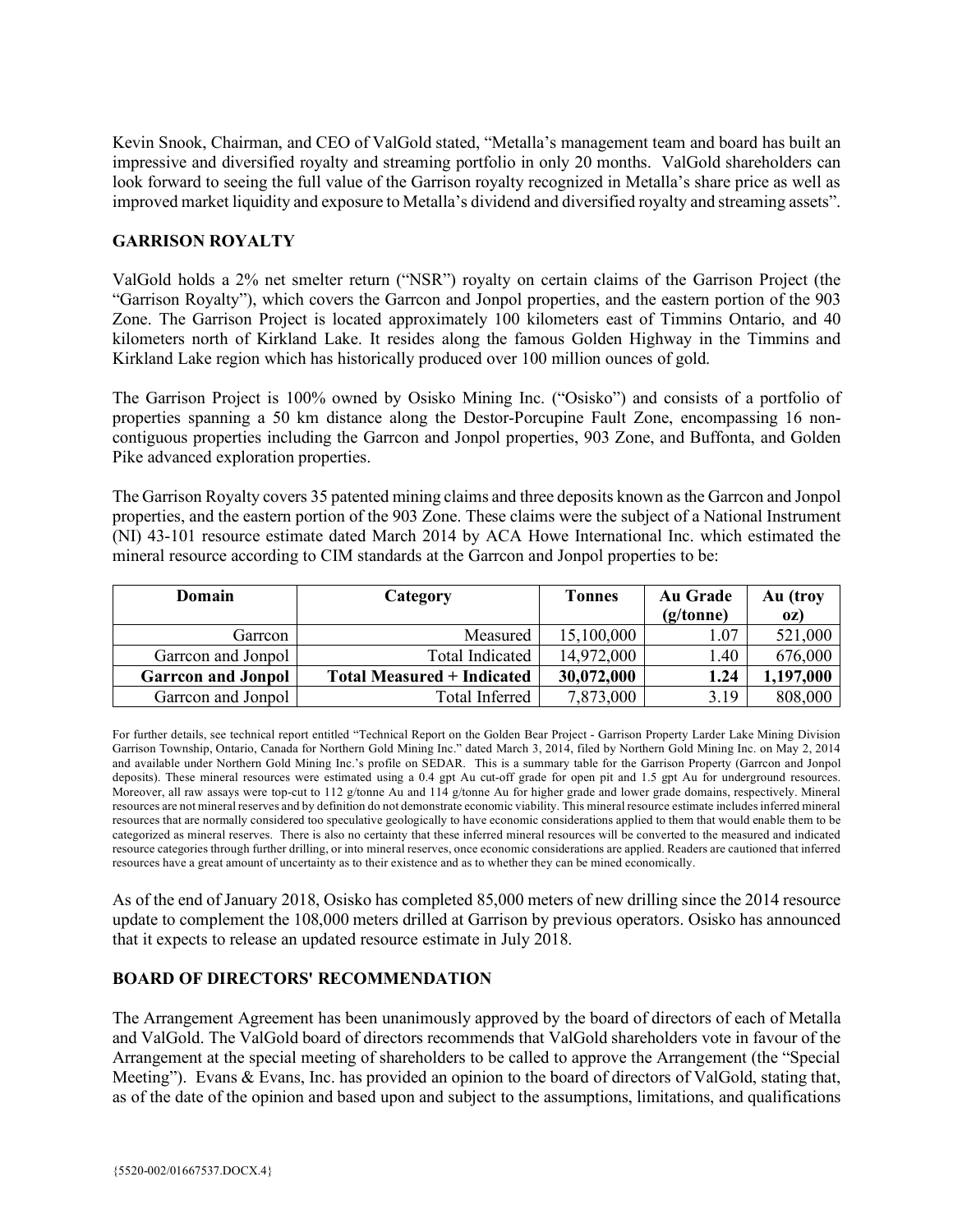set forth therein, the consideration to be received by the holders of ValGold common shares pursuant to the Arrangement is fair, from a financial point of view to such holders.

Certain executive officers and directors of ValGold have entered into lockup agreements and have agreed to vote their ValGold securities in favour of the Arrangement.

### **TRANSACTION SUMMARY**

Under the terms of the Arrangement Agreement, ValGold shareholders will receive 0.1667 common shares of Metalla for each ValGold common share held as of the effective date of the Arrangement. Holders of ValGold stock options outstanding at closing will receive Metalla common shares on the basis of the inthe-money value of their ValGold options. Pursuant to the transaction, Metalla will issue an aggregate of approximately 9.5 million common shares to ValGold shareholders and optionholders. Upon completion of the Arrangement, current ValGold shareholders and optionholders will own approximately 11.2% of the issued and outstanding common shares of Metalla. Under the Arrangement, all existing warrants of ValGold will become exercisable to acquire Metalla common shares at exercise prices adjusted by the Exchange Ratio.

The Arrangement will be effected by way of a plan of arrangement under the *Business Corporations Act*  (British Columbia). The Arrangement will require approval by  $66<sup>2</sup>/3$ rds percent of the votes cast at the Special Meeting and any additional shareholder approvals which may be required under Multilateral Instrument 61-101 - *Protection of Minority Security Holders in Special Transactions*. In addition to shareholder and court approvals, the Arrangement is subject to applicable regulatory approvals (including approval of the TSX Venture Exchange) and the satisfaction of certain other closing conditions customary in transactions of this nature.

The Arrangement Agreement includes customary provisions including non-solicitation of alternative transactions, right to match superior proposals and fiduciary-out provisions. In addition, ValGold has agreed to pay a termination fee to Metalla of \$600,000 in the event of a termination of the Arrangement Agreement due to the occurrence of certain events. Metalla and ValGold have each agreed to pay a \$150,000 expense reimbursement fee to the other party as reimbursement for certain expenses upon termination of the Arrangement Agreement due to the occurrence of certain other specified events.

#### **TIMING**

Full details of the proposed transaction will be included in ValGold's management information circular, which is expected to be mailed to shareholders in early June 2018. It is anticipated that the Special Meeting and the closing of the proposed transactions will take place in mid-July 2018.

#### **QUALIFIED PERSON**

The technical information contained in this news release has been reviewed and approved by Charles Beaudry, geologist M.Sc., member of the Association of Professional Geoscientists of Ontario and the Ordre des Géologues du Québec and a consultant to Metalla. Mr. Beaudry is a Qualified Person as defined in "National Instrument 43-101 *Standards of disclosure for mineral projects*".

# **ABOUT METALLA**

Metalla is a precious metals royalty and streaming company. Metalla provides shareholders with leveraged precious metal exposure through a diversified and growing portfolio of royalties and streams. Metalla's strong foundation of current and future cash-generating asset base, combined with an experienced team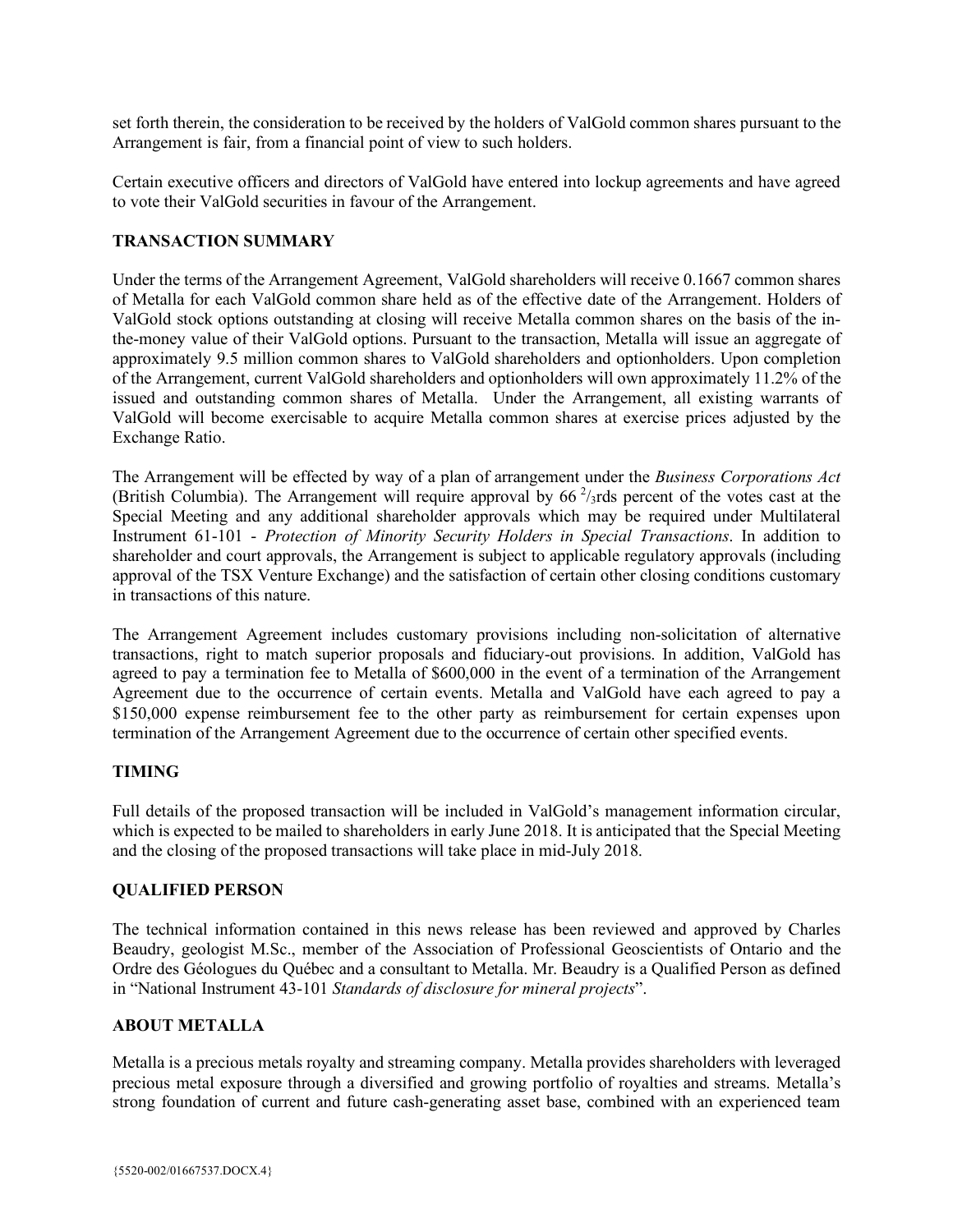gives Metalla a path to become one of the leading gold and silver companies for the next commodities cycle. For further information, please visit Metalla's website at www.metallaroyalty.com.

#### **ABOUT VALGOLD**

ValGold is a royalty and mineral exploration and development company based in Ontario, which holds a 2% net smelter return royalty on certain claims on the Garrison Project on the "Golden Highway", east of Timmins, Ontario, a 100% interest in the Tower Mountain Gold Project near Thunder Bay, Ontario, and exploration properties in Venezuela. For further information, please visit ValGold's website at www.valgold.com and filings on SEDAR.

#### **ON BEHALF OF THE BOARD OF ON BEHALF OF THE BOARD OF METALLA ROYALTY AND STREAMING LTD. VALGOLD RESOURCES LTD.**

Brett Heath, President and CEO Kevin Snook, Chairman and CEO

*Neither the TSX Venture Exchange nor its Regulation Services Provider (as that term is defined in the policies of the TSXV) accept responsibility for the adequacy or accuracy of this release.*

#### **CONTACT INFORMATION**

Metalla Royalty & Streaming Ltd. Brett Heath, President & CEO Phone: 604-696-0741 Email: info@metallaroyalty.com Website: www.metallaroyalty.com

Valgold Resources Ltd. Kevin Snook, Chairman & CEO Tel: 844-230-6000 Email: ksnook@valgold.com Rod Whyte, Director (London, England) Tel: (44) 207-736-2321 Jonathon Snook Tel: 905-325-4584 Website: www.valgold.com

#### **Cautionary Note Regarding Forward-Looking Statements**

This press release contains "forward-looking information" and "forward-looking statements" within the meaning of applicable Canadian and U.S. securities legislation. The forward-looking statements herein are made as of the date of this press release only, and the Company does not assume any obligation to update or revise them to reflect new information, estimates or opinions, future events or results or otherwise, except as required by applicable law.

Often, but not always, forward-looking statements can be identified by the use of words such as "plans", "expects", "is expected", "scheduled", "estimates", "projects", "intends", "aims", "anticipates" or "believes" or variations (including negative variations) of such words and phrases or may be identified by statements to the effect that certain actions "may", "could", "should", "would", "might" or "will" be taken, occur or be achieved. Forward-looking information in this press release includes, but is not limited to Metalla, ValGold and their respective shareholders; the timing and receipt of required shareholder, court, stock exchange and regulatory approvals for the Arrangement; the ability of ValGold and Metalla to satisfy the other conditions to, and to complete,